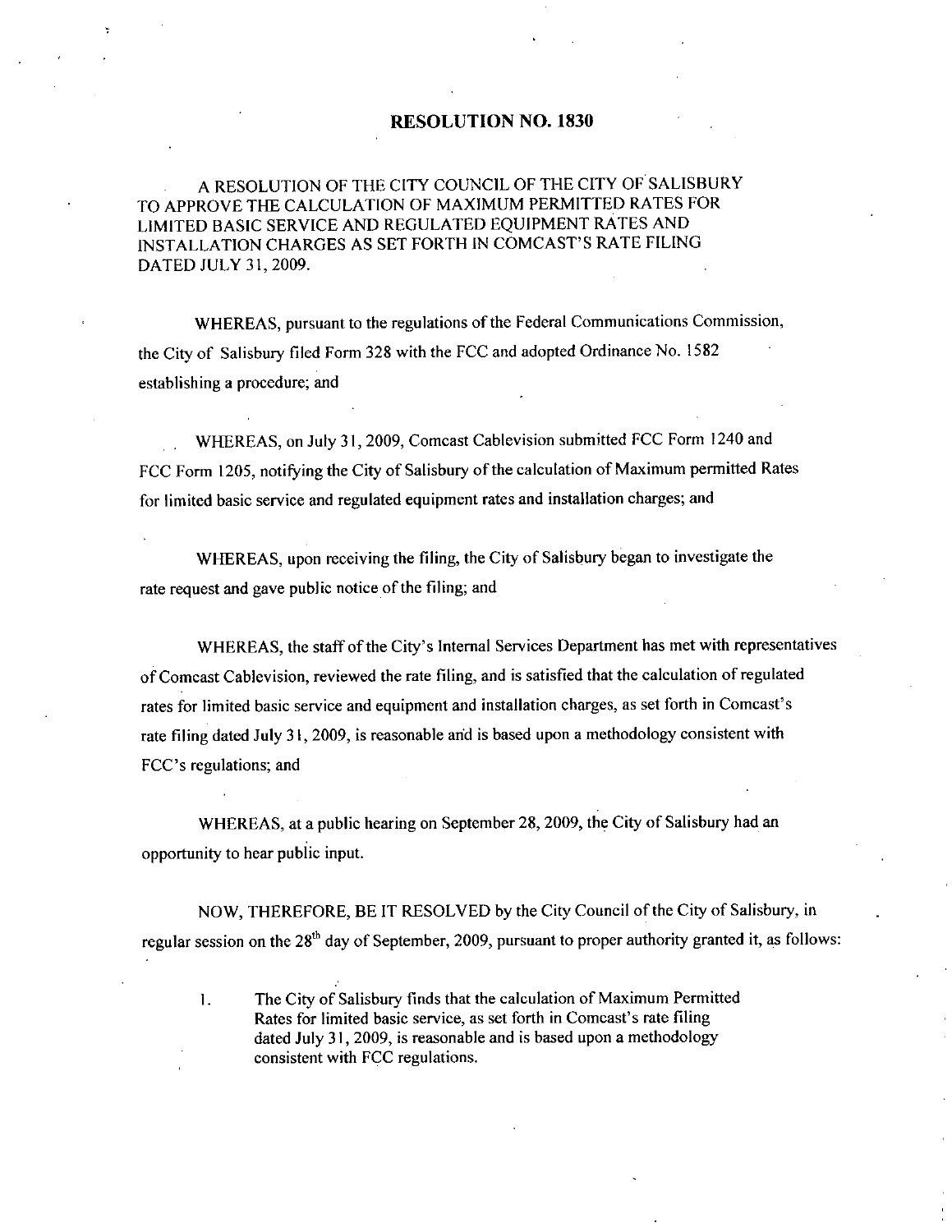- 2. The City of Salisbury finds that the calculation of regulated rates for equipment and installation charges, as set forth in Comcast's rate filing The City of Salisbury finds that the calculation of regulated rates for<br>equipment and installation charges, as set forth in Comcast's rate filing<br>dated July 31, 2009, is reasonable and is based upon a methodology<br>equationt consistent with FCC regulations
- 3 The City of Salisbury finds that this Order is supported by the record before it, including comments received.

The above RESOLUTION was introduced and read and passed at the regular meeting of the City Council of the City of Salisbury held on this  $28<sup>th</sup>$  day of September, 2009.

Colegiove Le Brenda J. Colegrove

City Clerk

Louise Smi

President of the City Council of the City of Salisbury

Approved by me this

of  $y$  Clerk<br>oproved by me this<br> $30^{+\omega}$  day of  $\sqrt{2}$  at empty? <u>ée ptember</u> 2009

James Ireton, Jr.

Mayor of the City of Salisbury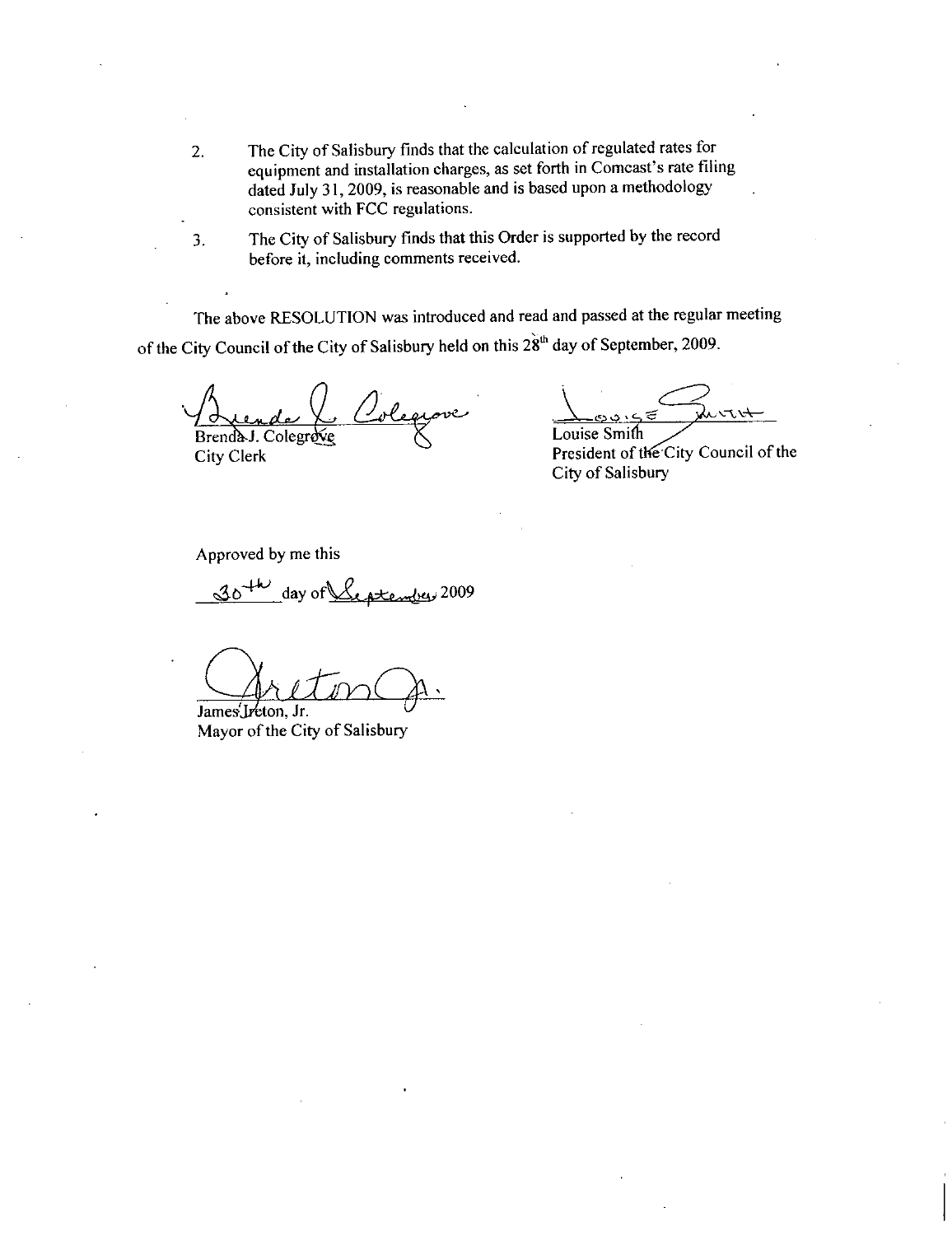## **City of Salisbury**

# Memo

 $\mathbf{1}$ 

| To: | John Pick, City Administrator                                            |
|-----|--------------------------------------------------------------------------|
|     | <b>From:</b> Pamela B. Oland, Director of Internal Services $\mathbb{Q}$ |
|     | <b>Date:</b> September 16, 2009                                          |
|     | <b>Re:</b> Comcast Rate Filing                                           |

The City of Salisbury received from Comcast Cable Eastern Division Forms 1240 and 1205 which calculate the maximum permitted rate for Limited Basic Service and maximum permitted rates for equipment and installation of service, based on FCC regulations. The Department of Intemal Services staff has discussed these documents with Joseph Lance Senior Director Regulatory/Compliance, and is satisfied that the calculations of the regulated rates are reasonable and consistent with FCC regulations

As calculated in Form 1240, the Maximum Permitted Rate for Limited Basic Service for this<br>term period is calculated at \$16.83. This is a decrease of \$.22 from the prior year maximum<br>permitted pate of \$47.05. It should be n term period is calculated at \$16.83. This is a decrease of \$.22 from the prior year maximum<br>permitted rate of \$17.05. It should be noted that the current rate for Limited Basic Service is permitted rate of \$17.05. It should be noted that the current rate for Limited Basic Services \$16.50 and Comcast has indicated they do not intend to increase rates to the maximum \$16.50 and Comcast has indicated they do not intend to increase rates to the maximum permitted rate for Limited Basic Service.

As calculated in Form 1205, the attached 2009 Installation and Equipment Rates have been established for the current term period. The noted rate increases and decreases identified in the Operator Selected Rate column will go into effect November 1, 2009.

If you have any questions, please let me know. Thank you.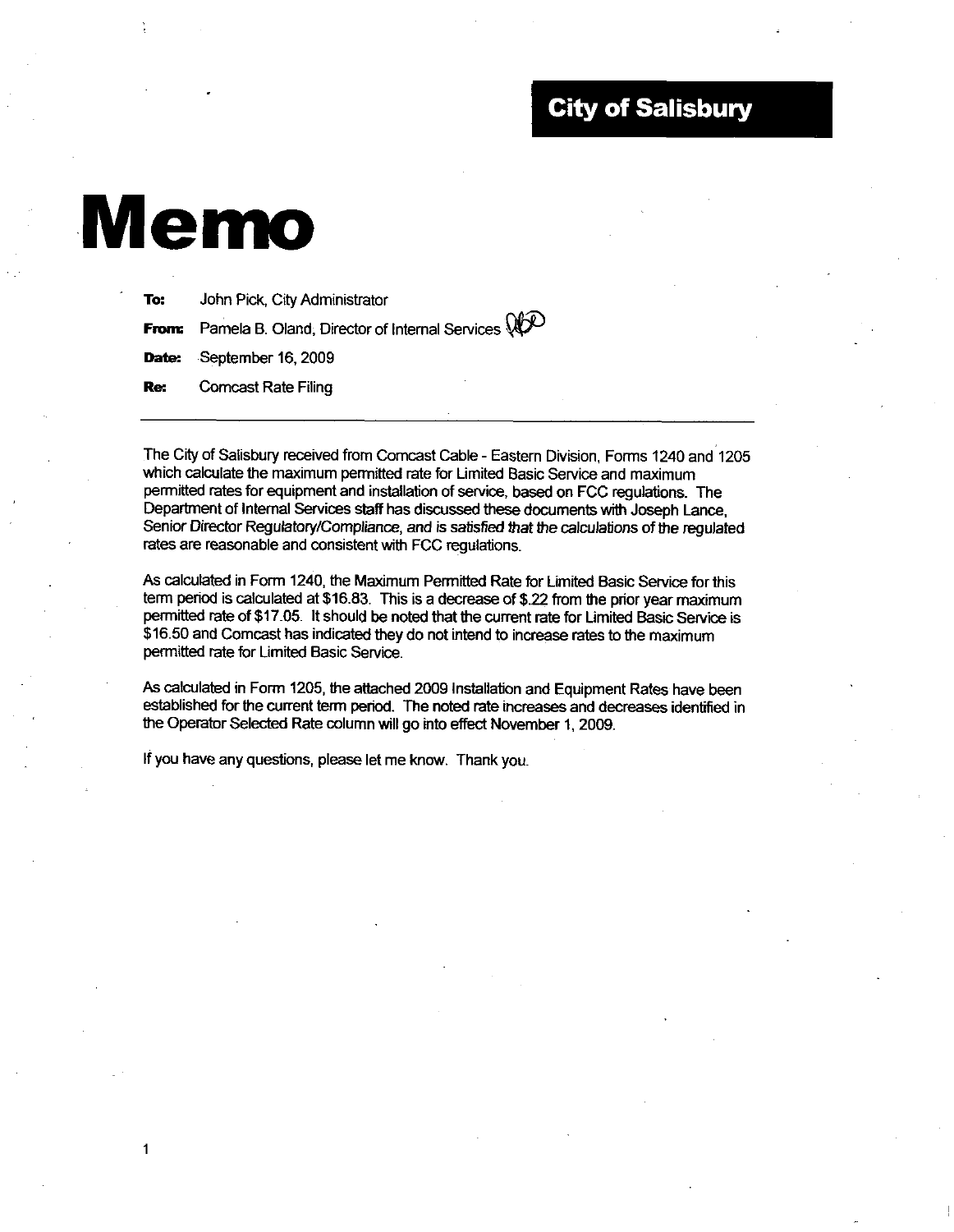#### **Comcast Cable Communications** 2009 FCC Form 1240 Summary of Maximum Permitted Rate Exhibit II

### Franchise: City of Salisbury

MD 0013

| Maximum Permitted Rate from Form 1240, Line I9 | S   | 16.83  |
|------------------------------------------------|-----|--------|
| Adjusted Maximum Permitted Rate                | \$  | 16.83  |
| Current Basic Rate                             | \$  | 16.50  |
| Over / (Under) Basic Rate                      | \$  | (0.33) |
| Operator Selected Rate                         | \$. | 16.50  |
| <b>Current Basic Rate</b>                      | \$  | 16.50  |
| OSR v. Current Rate - Over / (Under)           | \$  |        |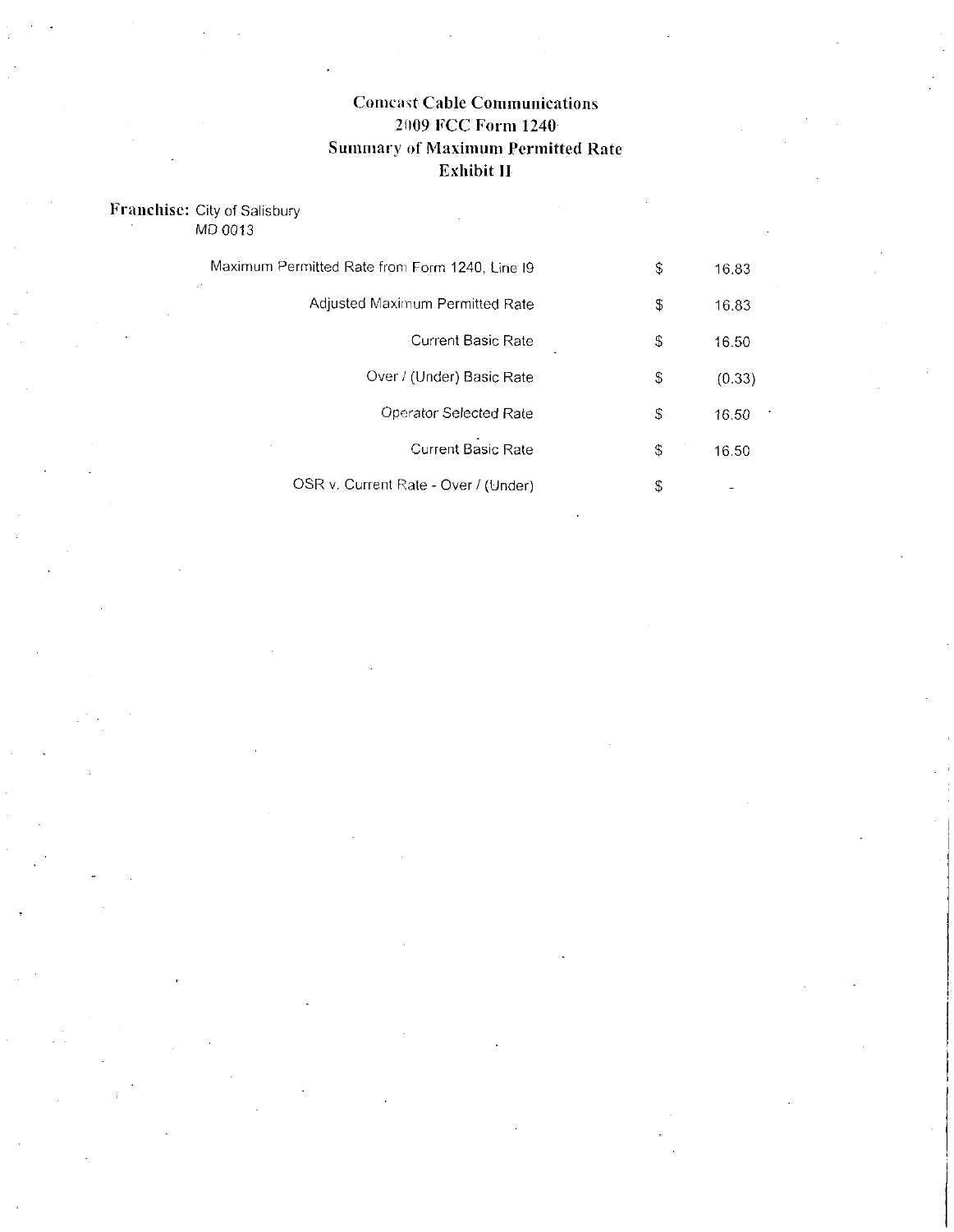## **MULTIMAN 2009 INSTAUTATION AND EQUIPMENT RATES IN THE REAL PROPERTY OF A LICENSE OF A LICENSE OF A LICENSE OF**

| Comeast                                            |                                                      |                                                  |                                                   |                                |  |  |  |
|----------------------------------------------------|------------------------------------------------------|--------------------------------------------------|---------------------------------------------------|--------------------------------|--|--|--|
| <b>TYPE OF SERVICE</b>                             | <b>MAXIMUM</b><br><b>PERMITTED</b><br>RATE (Current) | <b>MAXIMUM</b><br><b>PERMITTED</b><br>RATE (New) | <b>OPERATOR</b><br><b>SELECTED</b><br><b>RATE</b> | <b>CURRENT</b><br><b>RATES</b> |  |  |  |
| Hourly Service Charge                              | 33.81                                                | S<br>33.21                                       | s<br>33.20                                        | £.<br>33.80                    |  |  |  |
| Installation-Unwired Home (within 125 feet)        | 47.12                                                | 46.59                                            | 46.55                                             | 47.10                          |  |  |  |
| Installation-Prewired Flome (within 125 feet)      | 32.46                                                | 32.96                                            | 32.95                                             | 32.45                          |  |  |  |
| Installation Additional Outlet-Connect Initial     | 17.75                                                | 17.87                                            | 17.85                                             | 17.60                          |  |  |  |
| Installation Additional Outlet-Connect Separate    | 27.72                                                | 28.75                                            | 28.75                                             | 27.10                          |  |  |  |
| Other Installation-Relocate Outlet                 | 23.49                                                | 21.11                                            | 21.10                                             | 21.35                          |  |  |  |
| Other Installation-Upgrade (non-addressable)       | 17.73                                                | 16.58                                            | 16.55                                             | 17.70                          |  |  |  |
| Other Installation-Downgrade (non-addressable)     | 11.94                                                | 10.99                                            | 10.95                                             | 11.90                          |  |  |  |
| Other.Installation-Upgrade/Downgrade (addressable) | 1.99 <sub>1</sub>                                    | 1.99                                             | 1.99                                              | 1.99                           |  |  |  |
| Connect VCR-Connect Initial                        | 8.00                                                 | 10.08                                            | 10.05                                             | 7.65                           |  |  |  |
| Connect VCR-Connect Separate                       | 14.59                                                | 16.76                                            | 16.75                                             | 14.55                          |  |  |  |
| Remote Control:(All:Units)                         | 0.31                                                 | 0.28                                             | 0.25                                              | $0.25 -$                       |  |  |  |
| Converter Box (Basic Service Only)                 | 1.14                                                 | 1.19                                             | 1.10                                              | 1.10                           |  |  |  |
| Converter Box (All Others Excluding HD)            | 3.43                                                 | 3.24                                             | 3.20                                              | 3.40                           |  |  |  |
| Converter Box (HD & HDDVR)                         | 9.81                                                 | 9.28                                             | 9.20                                              | 7.50                           |  |  |  |
| CableCARD                                          | 2.05                                                 | 1.77                                             | 1.75                                              | 1.50                           |  |  |  |
| Customer Trouble Call                              | 29.70                                                | 30.13                                            | 29.95                                             | 28.90                          |  |  |  |
| Activate Pre-Existing Additional Outlet            | 10.80                                                | 10.17                                            | 10.15                                             | 10.80                          |  |  |  |

 $\mathcal{L} = \{ \mathcal{L}_1, \ldots, \mathcal{L}_n \}$ 

÷,

 $\sim$ 

 $^\ast$  Non-standard installations are based on the hourly service charge times actual time spent on the activity

 $\ddot{\phantom{1}}$ 

 $\ddot{\phantom{a}}$ 

 $\sim$   $\sim$ 

 $\ddot{\phantom{a}}$ 

 $\bar{z}$